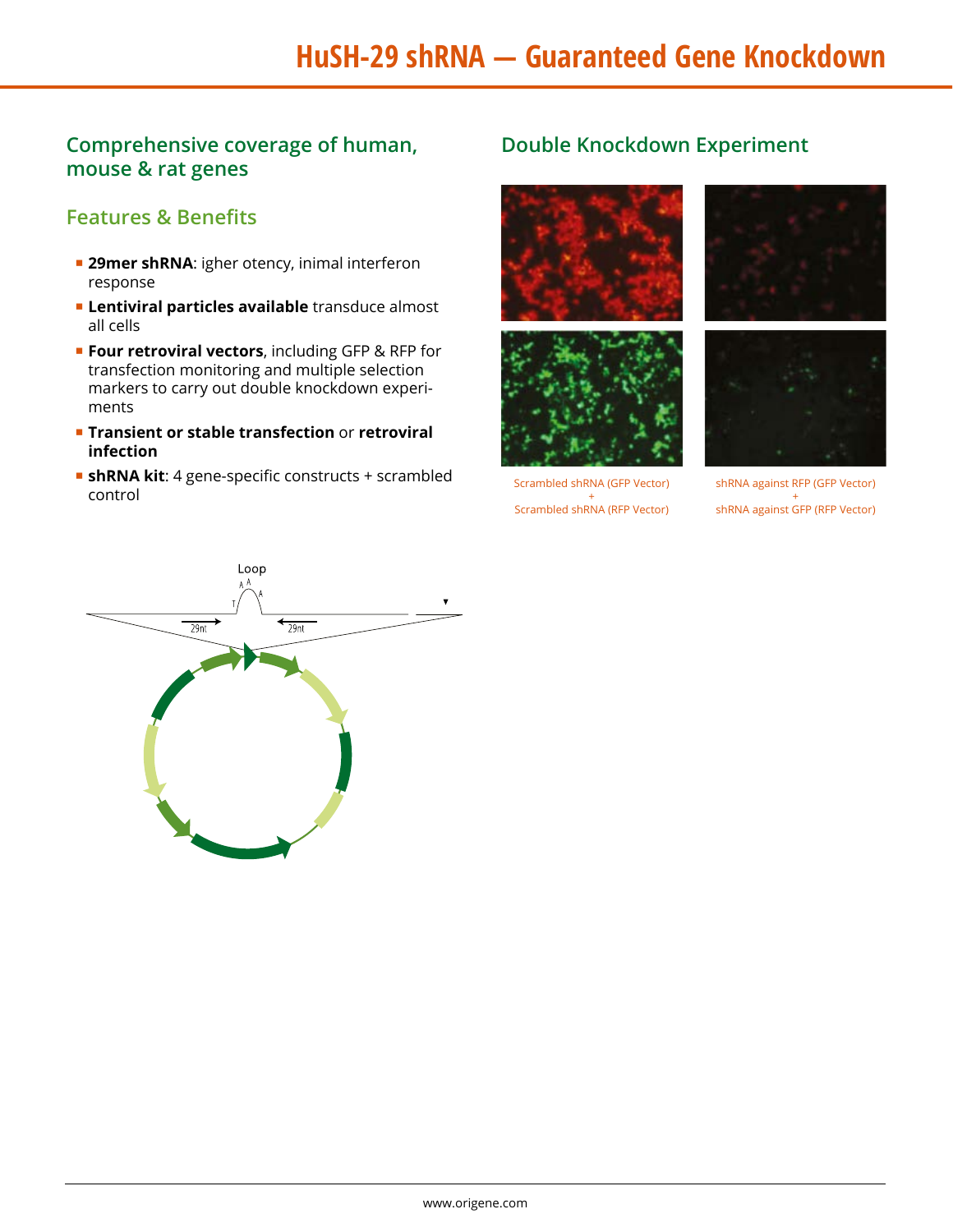## **In vitro assessment of shRNA targeting HIF1A**



Downregulation of HIF1A Expression by HuSH Constructs

### **Key publications**

- 1. Suppression of Sproutys Has a Therapeutic Effect for a Mouse Model of Ischemia by Enhancing Angiogenesis, PLoS ONE. 2009; 4(5): e5467 [In vivo application]
- 2. Androgen-induced TOP2B-mediated double-strand breaks and prostate cancer gene rearrangements, Nature Genetics (4 July 2010) doi:10.1038/ ng.613 Article [shRNA targeting TOP2B in GFP vector]
- 3. EMX2 is epigenetically silenced and suppresses growth in human lung cancer, Oncogene (9 August 2010) doi:10.1038/onc.2010.330 Short Communication [shRNA targeting EMX2 in RFP Vector]

Learn more about our shRNA at www.origene.com/shran

### **In vivo effects of shRNA targeting Sprouty4**

(Cat# TR509780) PLoS ONE. 2009; 4(5): e5467



Spry2/Spry4 shRNA

### **Trilencer-27 siRNA Guaranteed gene silencing for human genes**

Similar to HuSH-29 shRNA, OriGene's Trilencer-27 siRNA utilizes a 27mer Dicer-Substrate design that as the advantages over traditional 21mer of improved efficacy and minimal interferon response.

### **Features & Benefits**

- **Genomewide coverage** against human, mouse and rat
- **Higher potency & minimal interferon response**
- **siRNA kit:** 3 gene-specific siRNAs + 1 negative control

### **siTRAN 1.0 siRNA transfection reagent**

- Dual purpose reagent—transfect both siRNA duplex and corresponding cDNA clone
- **High transfection efficiency and low cytotoxicity**
- Cat # TT300001, TT300002 & TT300003

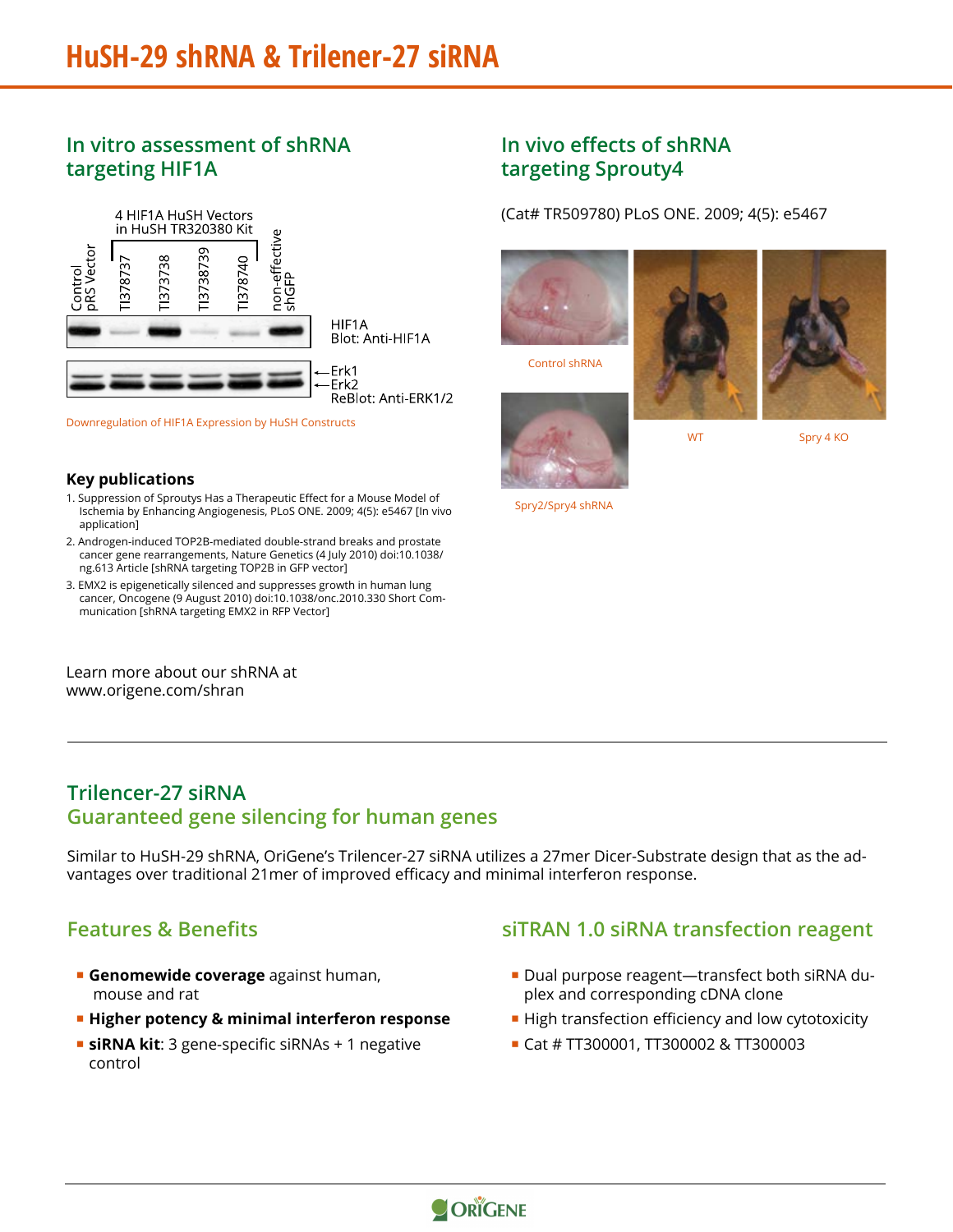Drosha

**Dicer** 

Drosha cut

AAAAAA

## **Comprehensive coverage for both human and mouse**

OriGene provides clones for over-expression of microRNA (miRNA) of your choice. OriGene's miRNA precursor contains pre-miRNA (60-70nt) with 250-300 nts up- and down-stream of flanking sequence. It was amplified from human genomic DNA and cloned into OriGene's pCMV6-Mir Vector. Upon transfection, the cellular machinery will process the CMV-driven expression of miRNA precursor into mature miRNA and cellular function can be analyzed.

### **Features & Benefits**

- Genome wide miRNA coverage 652 human and 486 mouse
- **Sequence confirmation of the precursor** miRNA
- **GFP** for transfection monitoring
- Neomycin selection for stable cell establishment GFP transfection of microRNA expression plasmids in HEK293 cells

Read more about miRNA at www.origene.com/microRNA

### **GFP transfection of miRNA expression plasmids in HEK293 cells**







Mir205 Mir143 Mir34b







**Pre-miRNA** 

**Pri-miRNA** 

mGppp.



## **miRNA expression plasmids**

Sold individually as 10ug transfection-ready DNA or can be purchased as following sets

| <b>Catalog No.</b> | <b>Description</b>                                                                 |
|--------------------|------------------------------------------------------------------------------------|
| SC410001           | Mouse miRNA expression plasmid set (486 vectors, 10ug each in 2-D bar coded tubes) |
| SC420001           | Human miRNA expression plasmid set (652 vectors, 10ug each in 2-D bar coded tubes) |
| SC410002           | Mouse miRNA expression plasmid set (486 vectors, 2ug each in 96-well plates)       |
| SC420002           | Human miRNA expression plasmid set (652 vectors, 2ug each in 96-well plates)       |

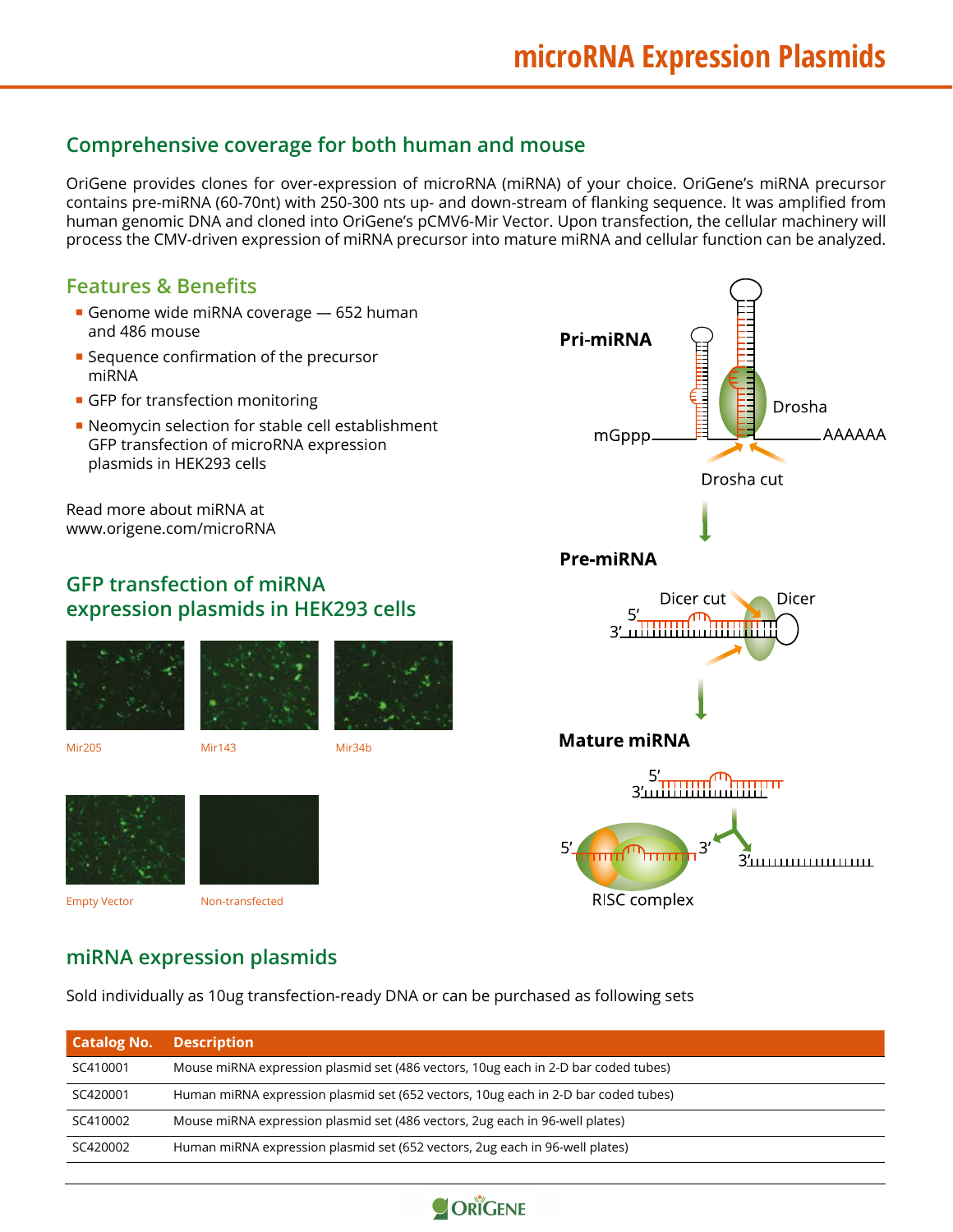### **Luciferase reporter assays for the human genome**

The 3'-UTR plasmids provide quantitative assessment of the inhibitory effects between miRNAs and their potential target genes. The 3'-UTR sequence of a gene was cloned downstream of the firefly luciferase gene. The chimeric transcript level is regulated by its interaction with miRNA(s), which results in varied luciferase activity quantifiable by a colorometric assay. MiRNAs and their 3'-UTR targets can be assayed for endogenous miRNA activity or for overexpressed miRNA in a co-transfection experiment.



**Interaction between miRNA and UTR. Reduced luciferase expression** 

No interaction between miRNA and UTR. No effect on luciferase expression

### **Features & Benefits**

- Genome wide coverage (>20,000 human genes)
- **Firefly luciferase as the easy-to-assay reporter**
- **RFP** for transfection monitoring
- High sensitivity from IRES-driven translation of the expression cassette

### Find out more at www.origene.com/3-utr-clones





pCMV - Mir + Mir205 target pCMV - Mir205 + Mir205 target



OriGene has used a new design adapted from C.P.Petersen et al. 2006, to dramatically increase the sensitivity of detection by decreasing the 3'UTR-luciferase reporter expression to a very low level.

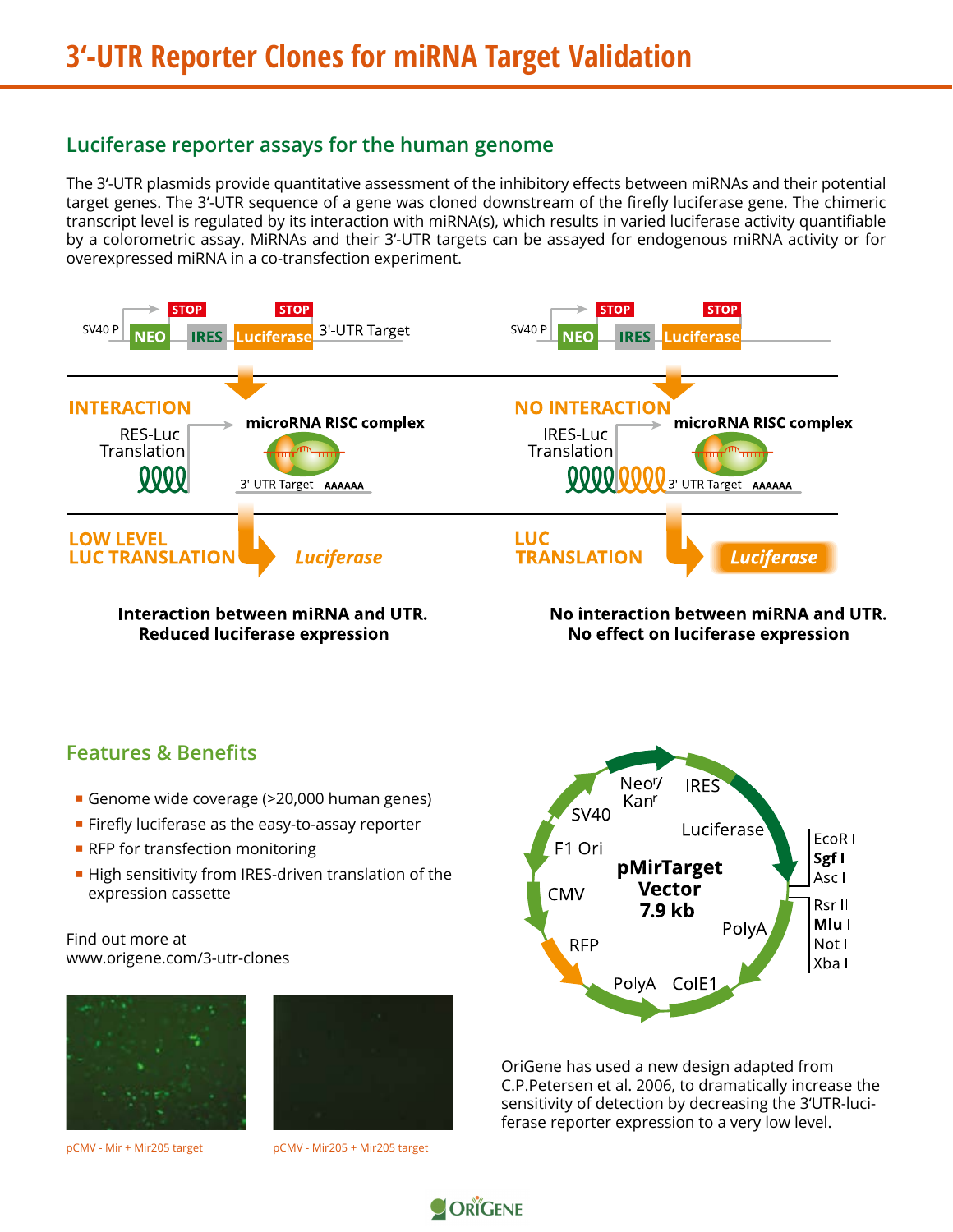# **qSTAR microRNA qPCR Detection Assays**

## **Quantify your results down to the absolute copy number!**

OriGene's unique primer-based, SYBR Green qPCR miRNA detection system not only offers researchers a fast and simple method for profiling miRNA expression levels, but also provides means to quantify the results down to absolute copy number of miRNA.

### **Features & Benefits**

- Genome wide coverage of human and mouse miRNA
- Determine absolute copy number of your miRNA with template standards
- Detect miRNA directly from total RNA samples



## **Products offered in qPCR miRNA detection system**



\*Components 2,3 & 4 are unique and should only be used alongside OriGene's qPCR miRNA detection system

### **First-strand cDNA Synthesis Kit**

Two-step protocol

- Addition of poly (A) tail to RNA sample
- Use of anchor linker oligo dT to synthesize firststrand cDNA
- Cat# NP100041 & NP100042

### **miRNA Primers & Panels**

- Offered as individual primers, genome wide panels, & custom-mixed panels
- **Pre-validated in an experiment against normal** and ovarian cancer samples

## **miRNA Copy Number Standards**

- **Unique offering only from OriGene**
- **Determine the absolute transcript copy number** of an experiment sample using the standard curve method

Find more information at www. origene.com/qpcr-mirna